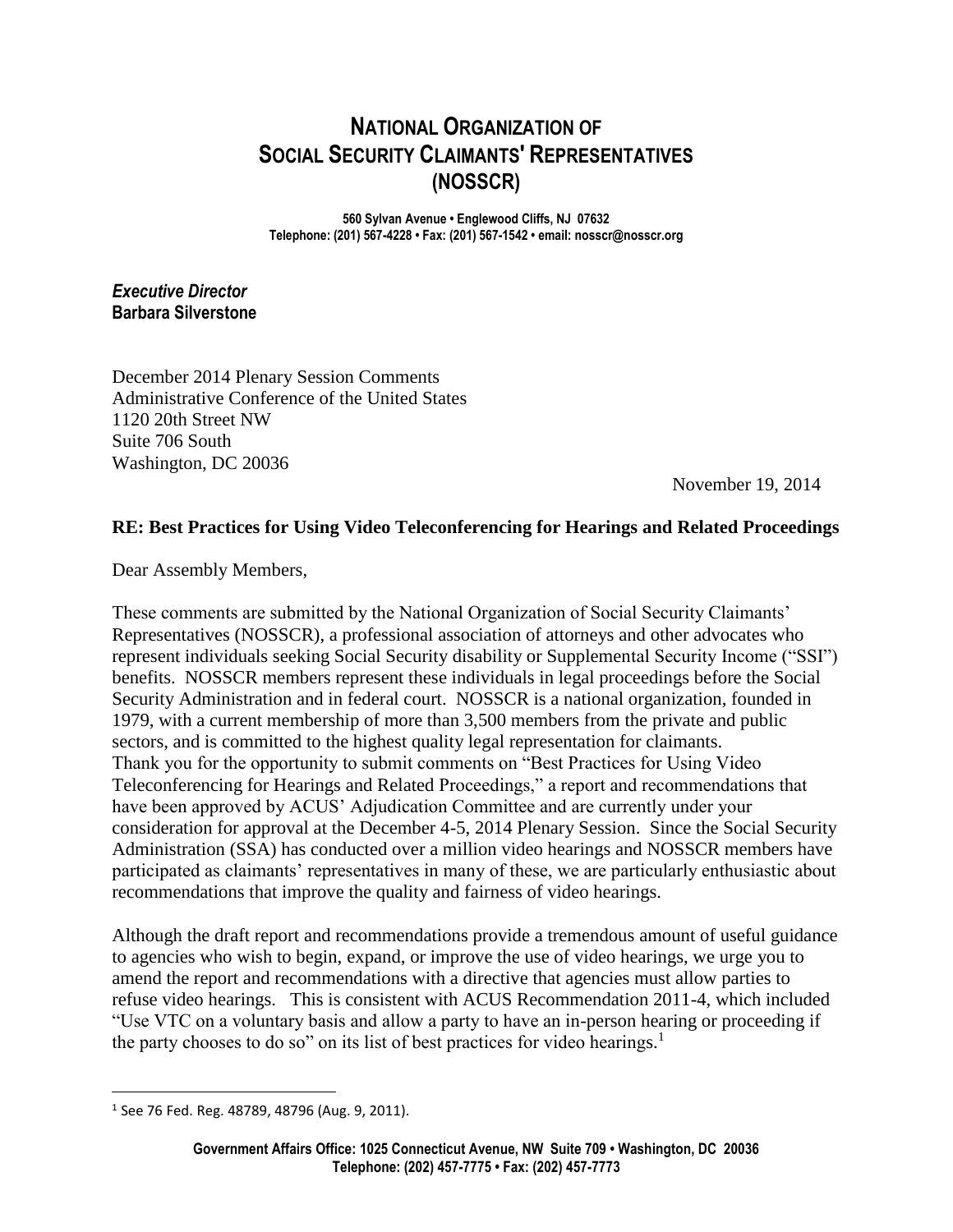The right to insist upon an in-person hearing helps ensure accessibility, due process, and satisfaction for parties involved in administrative hearings, and it is a right currently provided by SSA's regulations<sup>2</sup> and policy. Under the current SSA policy, claimants make the ultimate decision whether to accept a video hearing or opt for an in-person hearing. NOSSCR recently surveyed its membership to gather opinions on video hearings, and many of the 375 respondents noted that their clients generally accept video hearings when offered, primarily because they lead to faster scheduling. However, there are a number of reasons why an individual may decline a video hearing in favor of in-person adjudication. Many survey respondents reported problems with the physical space in which video hearings are conducted and the technological quality of video hearings, which could be ameliorated by the improvements to technology and training suggested in the report and recommendations.

Some claimants and their representatives, however, may have strong reasons to reject even video hearings that are free of technical difficulties. Claimants with severe mental illness may find it intolerable or traumatic to listen to an administrative law judge (ALJ) speaking to them through a screen; claimants with intellectual disabilities or brain injuries may not understand how video hearings work; claimants in certain parts of the country may need to travel further to a video hearing site than the location where in-person hearings are performed; certain impairments, such as subtle tremors or problems with personal hygiene, may not be obvious to an ALJ in a video hearing; and some claimants may simply not feel as if they had their "day in court" unless they were able to interact with the ALJ in the same room. Several of these contraindications to video hearing are mentioned on pp.68-9 of the draft report, but are not accompanied by an explicit recommendation that parties be able to elect in-person hearings if they have these or other reasons to oppose a video hearing.

In addition to the general statement that parties have a right to reject video hearings, we encourage the Conference to add the following topics to the recommendation and report:

### **A claimant's change of address should not limit his or her right to reject a video hearing.**

SSA claimants often face precarious health and finances, which lead to frequent changes of address. Claimants may enter and leave hospitals, nursing homes, homeless shelters, and other living situations during the months and years their claims are pending. SSA's current policy allows ALJs to overrule claimants' objections to video hearings when claimants change their residences while they have pending requests for hearings.<sup>3</sup> We disagree with this rule and encourage ACUS' report to recommend that changes of address—many of which are necessitated by agencies' own delays in processing claims—should not preclude claimants from refusing video hearings.

### **More guidance on the use of telephone witnesses and interpreters during video hearings is needed.**

SSA frequently uses interpreters, vocational experts (VEs), and medical experts (MEs) during both in-person and video hearings. NOSSCR members note that it can be difficult to hear telephone participants, provide them with all the evidence they must view, and ensure that they are paying attention; these concerns are amplified when the judge is in a different location from

 $\overline{a}$ 

<sup>2</sup> 20 C.F.R. §§ 404.936 and 416.1436.

<sup>3</sup> See [20](../AppData/Local/Microsoft/Windows/Temporary%20Internet%20Files/Content.Outlook/DLOVPWCP/20) C.F.R. §405.317